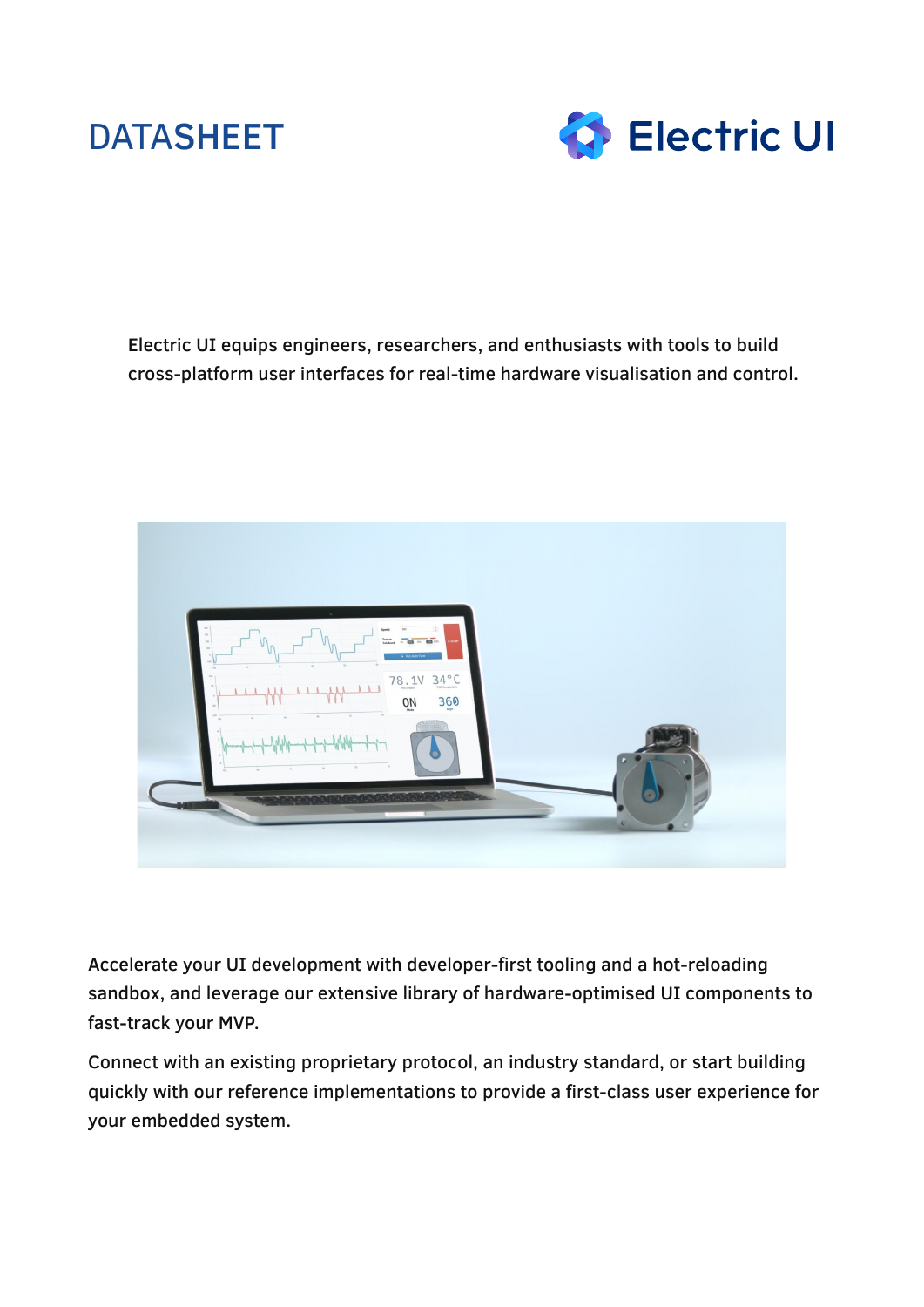# **Product Strengths**

#### **Connections**

End-users shouldn't struggle to find or select their device, flawless device provisioning and connections are the new normal.

Our hinting system provides automatic device discovery through integration with OS hot-plug events and industry standard network discovery protocols.

Seamlessly switch between supported links like USB, Serial, WiFi, BT, or HID at run-time, with automatic load balancing and fail-over out of the box.

## **DataTransformer Pipeline**

Quickly build post-processing workflows to manipulate and analyse data streaming from hardware.

Transformer functions are batched automatically for historical data while processing real-time streams.

#### **Bespoke Charts**

Our in-house GPU accelerated charting engine provides best-in-class real-time performance.

Capable of handling >100k inbound events per second, and displaying million of points on-screen while maintaining smooth framerates.

Other features include optional decimation, userinteractions like zoom-windows and annotations, pervertex aesthetic controls, and more.

## **Perfect for Whitelabel Use**

Leverage a suite of mature hardware-focused UI components designed for performance, accessibility, and visual consistency across any desktop OS.

Output binaries have no external dependencies, install quickly, and typically have an overall lighter footprint than Java, Processing, OpenNI or MATLAB based applications.

No Electric UI branding is forced into the application or installers.

## **Developer Experience**

Strong developer tooling helps kickstart your MVP. Generate a template project and then iterate in realtime with the hot-reloading sandbox.

Our libraries manage hardware state while component rendering and interaction logic is handled off-thread.

Electric UI's frontend is written with Typescript for strongly typed guarantees, and tight integration with standard IDE's means fewer accidents make it to execution.

Example CI/CD integrations available including end-toend tests and screenshot testing.

## **Target Markets**

- Rapid prototyping for bespoke R&D test-benches.
- Internal/private development tooling for engineers.
- White-label configuration/visualisation 'app' for consumer products.
- Suitable for appliances, lab equipment, test-rigs, off-grid systems, and prototyping.

### **Support & Services**

- Jumpstart development with online documentation and feature deep-dives.
- Example implementations and projects available.
- Turnkey UI development available.